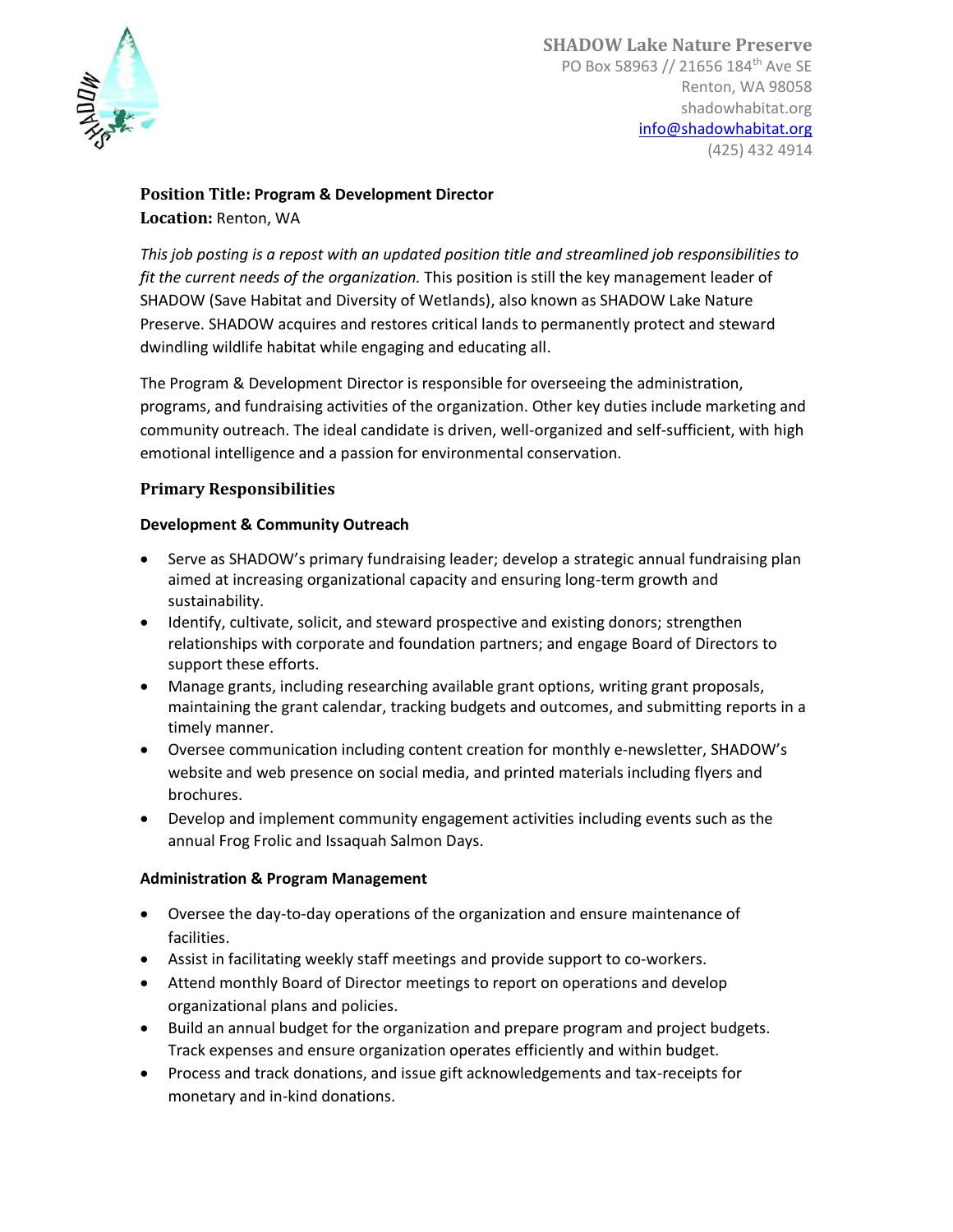• Ensure strong administrative and technological infrastructure, including serving as the primary administrator for Microsoft Office 365 and the Salesforce database.

## **Minimum Qualifications**

- Experience in nonprofit management or development.
- Self-motivated, self-starter, and dedicated to advance SHADOW Lake Nature Preserve's mission.
- Ability to engage and effectively collaborate with the Board of Directors.
- Ability to empower co-workers and delegate tasks to staff, the Board, and volunteers.

## **Preferred Qualifications**

- College or university degree in a relevant field.
- Strong networking/fundraising skills; experience in donor stewardship, grant writing/management, and event management is desired.
- Demonstrated strategic thinking and planning abilities.
- Ability to envision and convey an organization's strategic future to staff, board, volunteers, and donors.
- High level of resourcefulness, creativity, and solid organizational leadership.

#### **Desirable Skill Set**

- Strong financial management skills, including budget preparation, analysis, decision making and reporting.
- Excellent written and verbal communication skills and the ability to work well with people.
- Solid organizational abilities, including planning, delegating, program development and task facilitation.
- Proficiency in Microsoft Office Suite: Word, Excel, and PowerPoint. Experience with WordPress, Constant Contact, or Salesforce is desired.

## **Logistics & Salary**

- **Status:** FTE, salary, exempt
- **Salary range:** \$55,000 \$60,000
- **Benefits:** SHADOW offers paid time-off, paid sick leave, paid holidays, and healthcare benefits.
- **Location:** 21656 184th Ave SE, Renton, WA 98058
- **Start date:** Mid to late July
- Approximate hours of work are within the hours of 8 am –6 pm. Candidates must be able to work a flexible work schedule, including some weekends or evening, as necessary. SHADOW's current hours of operation are Tuesday – Saturday, with the hope of this position moving to Monday – Friday in the future.
- Valid WA State Driver's License and reliable transportation with current auto insurance are required. Position involves some local travel. Reimbursement is available for work related travel and parking expenses.